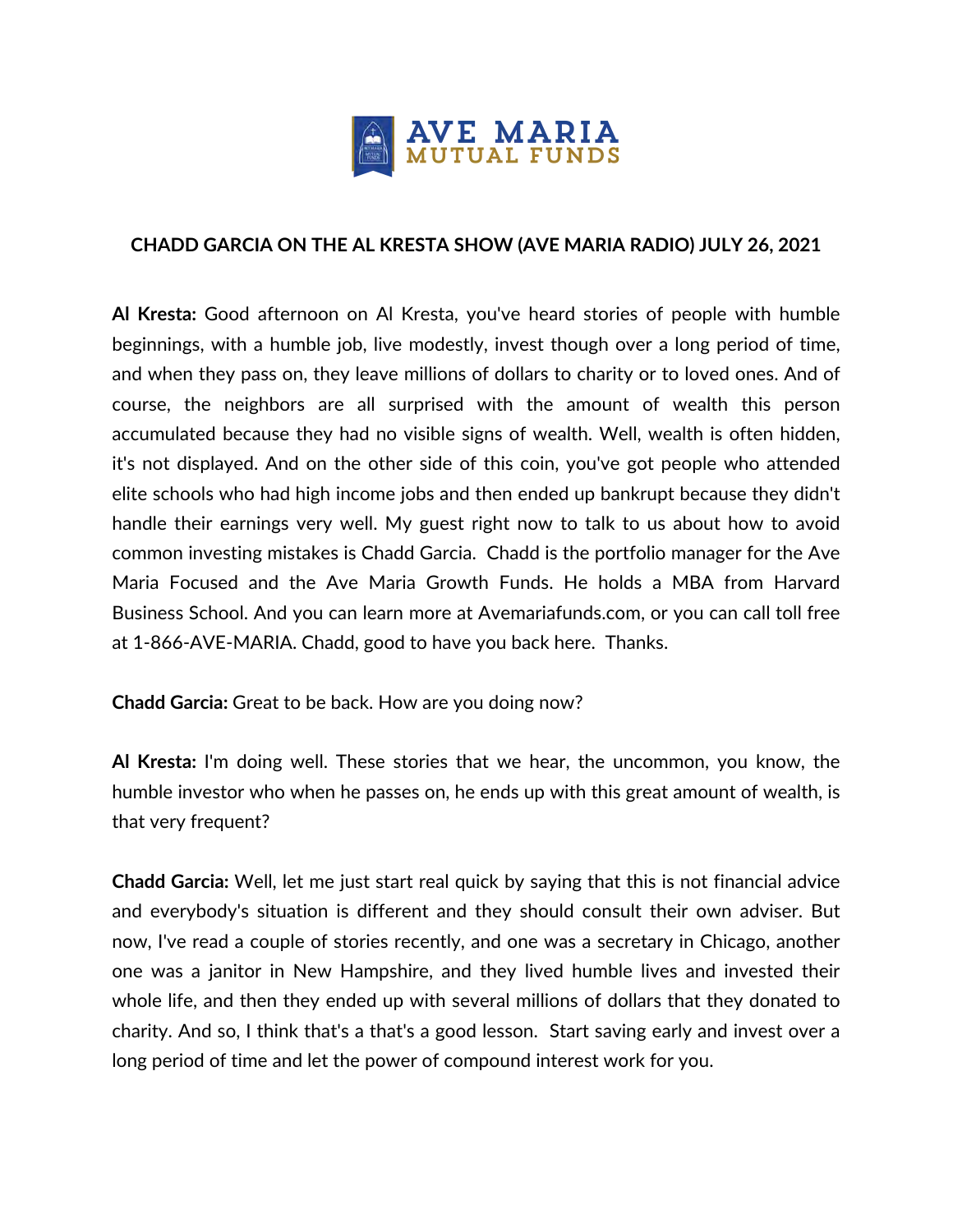## **Al Kresta:** What is compound interest?

**Chadd Garcia:** Compound interest is earnings on earnings. It's called a compound interest and has been called the eighth wonder of the world. Warren Buffett talks about it frequently. Charlie Munger, Warren's partner, is known for his wisdom, says the first rule of compounding is to never interrupt it unnecessarily. Yeah, and that leads us to common mistakes investors make by interrupting there the compounding of their portfolios.

**Al Kresta:** Yeah, yeah. Let's go over some of those mistakes that get made. When you're in your 20s, people come to you. They suggest that you begin investing, and a lot of people put it off. They say, "well, I don't need to do that now. I'm not thinking about retirement." And they don't begin really saving seriously until they're in their late 40s or early 50s. That's got to be a big problem.

**Chadd Garcia:** That is a big problem. And I think that would be mistake #1. Even if you invest over a long-time horizon, even generating modest returns can yield extraordinary results. And if you have a shorter time horizon, you really need to generate extraordinary returns just to get to the returns levels that you would have achieved if you just had invested for more time.

**Al Kresta:** Now, you pointed out earlier according to Charlie Munger, Warren Buffett's partner, that the first rule of compounding is never to interrupt it unnecessarily. Why? Why do people do that? Why do they interrupt their investment?

**Chadd Garcia:** Yeah, well, there can be several reasons. One of them is being forced out of the game. So, one of the cardinal rules of investing is surviving, and a lot of investors can get taken out of the game if they invest their assets into speculative or risky investments or they take on leverage into their portfolio and their portfolio goes down and they get a margin call. So that would be mistake #1, getting forced out of the game. Another mistake that investors often make is when the economy has some dark clouds, they get spooked and they sell at the bottom, which if you have a long-time horizon, you know, your cost isn't really the cost of your investments, the cost is the volatility that you have to withstand, you know, given the ups and downs of the market.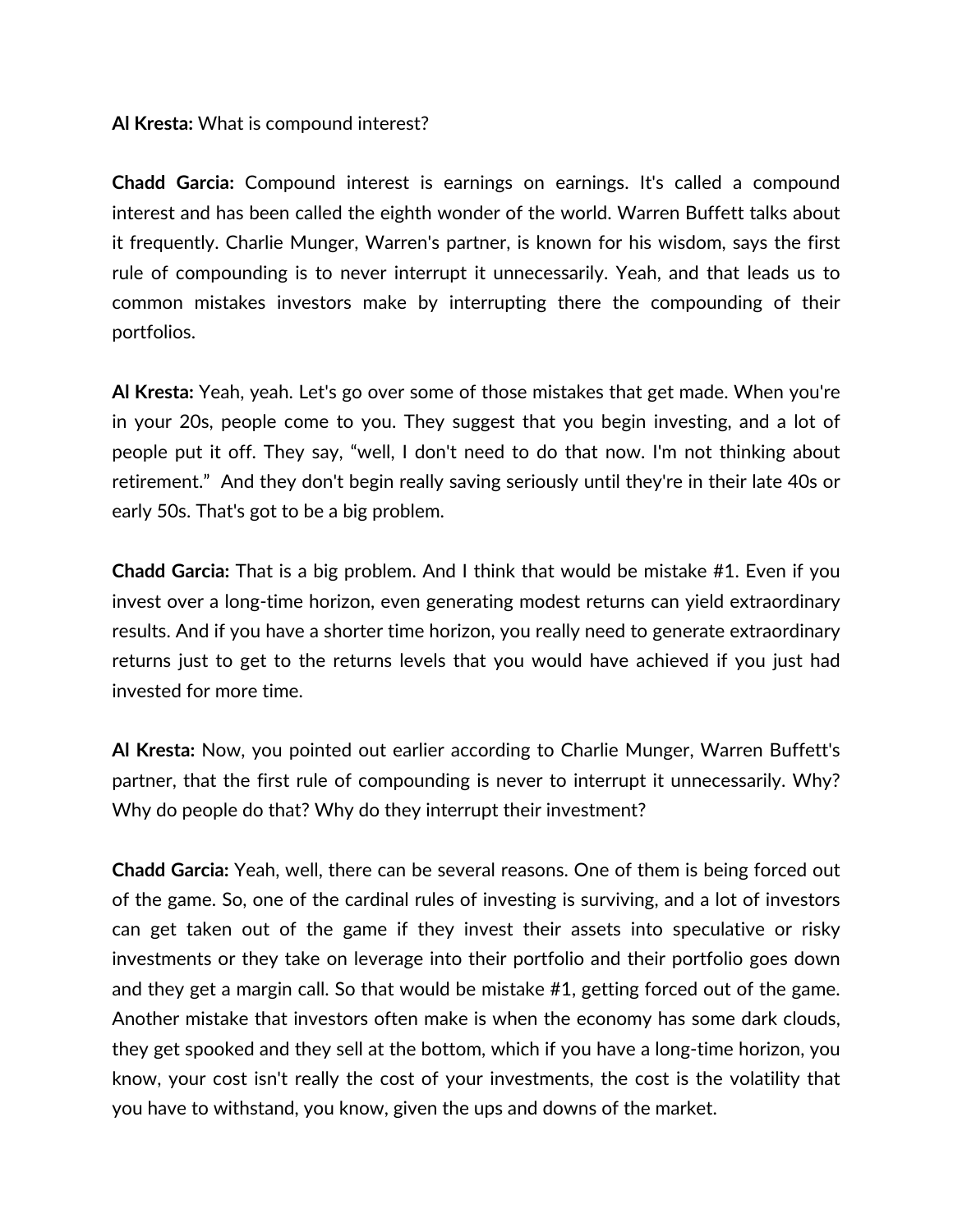**Al Kresta:** And then that's where the long view makes great sense, that you know the end is not near. I guess that's the problem. And people think the end is near, I've got to sell, the market is low, and they take losses, when, in fact, were they to sit tight for a year or two years, three years, the market will eventually bounce back. I mean, that's the basic faith, isn't it, that the market will bounce back?

**Chadd Garcia:** Well, we thought we saw that pretty rapidly in March of 2020 after the lows due to the coronavirus pandemic. The market certainly bounced back pretty rapidly,.and here we are within a few points of all-time highs.

**Al Kresta:** So, let's see, mistake #1, we are not saving enough, not getting started early enough. And then mistake #2, being forced out of the game. You're being too speculative with your investments, too risky with your investments. #3, don't make the mistake of panicking and selling when everything is at the bottom or low. And what's another mistake?

**Chadd Garcia:** Trading too much, that's another mistake, and trading too much introduces the possibility that you'll make an error. It's expensive because you pay commissions to trade and there's also tax ramifications to it. So, trading too much is one of the cardinal sins of investing.

**Al Kresta:** Are individuals taking responsibility for their investments more than ever before? Are they relying on financial advisors? What's the marketplace like out there? How are people investing?

**Chadd Garcia:** Well, I think that they, the pension funds, are long gone right now. People are investing for themselves, you know, via 401(k), IRA, or direct investments in the market. It's reasonable to consult a financial adviser. And, you know, if I was going to pick one, I would not pick one that would use rules of thumb, you know, based on age and equity and debt calculations; but one that would take the time to understand your ability to bear risk, your willingness to bear risk, and how your financial capital - the capital that you save, is correlated to your work capital. And are you in a job where if the stock market goes down, you may be laid off, or are you a college professor where you have tenure and, you know, probably the ability to take more risk in the market.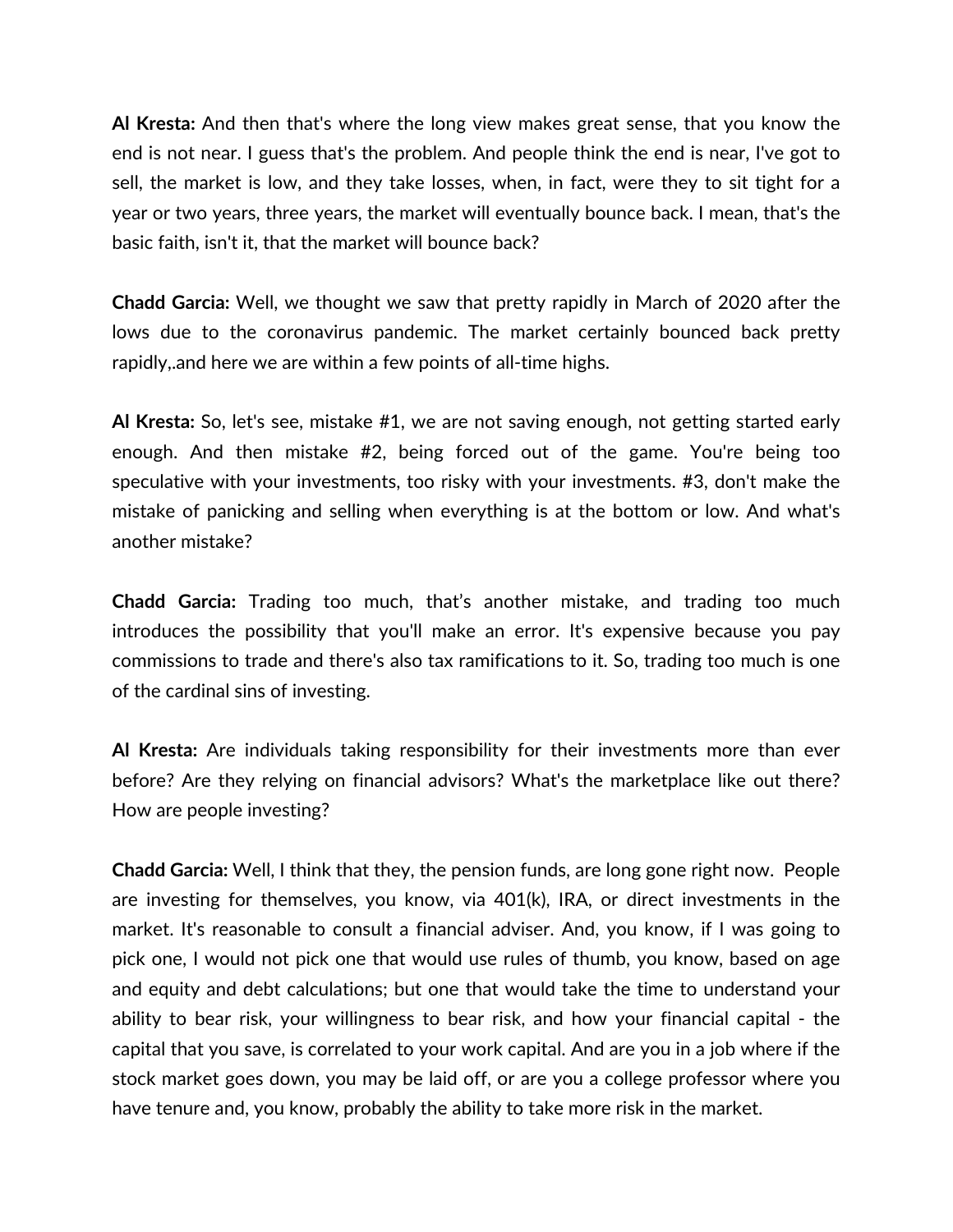**Al Kresta:** Right. Right. How early should a person begin to think seriously of investing?

**Chadd Garcia:** Well, as soon as you earn income, you can start investing in an IRA and receive tax benefits from it. You know, my daughter's seven years old, and I save for her upcoming college expenses. And I talk to her about the companies that are in her portfolio. So, every time we drive by Valvoline Quick Lube Oil Change, she looks in there to see how many bays are filled in a line to get in. And she also has a little bit of Ferrari, and where we live in Florida, there happens to be a lot of Ferraris. So, she likes to see the Ferraris on the road.

**Al Kresta:** Yeah, well, does she watch Formula One racing?

**Chadd Garcia:** She did. Yes. She liked to watch the Formula One racing with me.

**Al Kresta:** Ferrari had a good showing this last week. So, start early. That's a wonderful thing you're doing with your daughter. It's great for parents to actually engage their children early on like that. In a way, it demystifies it, too. I think a lot of people feel like it's too complicated for them, and they're embarrassed at what they don't know. Whereas, if you start your your children - making them familiar with the process of labor, work, income and investment - they're not going to be so mystified by it and paralyzed by it.

**Chadd Garcia:** All right. Well, this is my job, and I live and breathe investing in interesting companies. So, it's almost all I think about. And so, I'm very comfortable in investing in single stocks. But for the average investor, mutual funds provide an appropriate amount of diversity, and, you know, it's reasonable to talk to an adviser and figure out what your risk tolerance is and your ability to bear risk and take funds that fit that tolerance and your investment timeline and then automate it. If you get paid twice a month, pay yourself first. Yeah, invest right out of that paycheck and just automate it, and get ready to invest over the long run. And, you know, don't worry about the day-to-day changes in the marketplace.

**Al Kresta:** Yeah, I think the idea of being able to automate your investment, a certain percentage of your check goes into an investment account, whatever it might be, and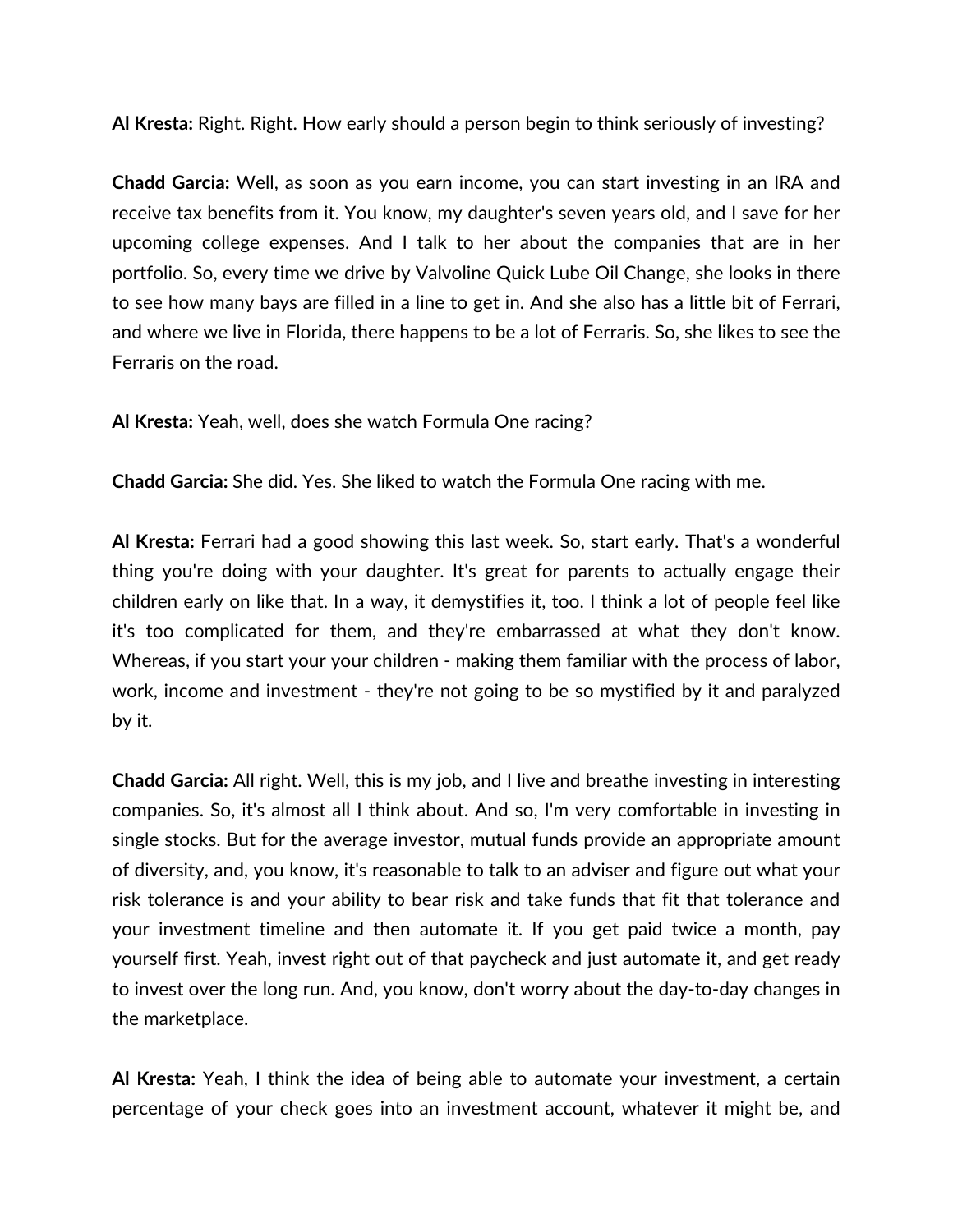then you forget about it actually. I mean, it just happens. You don't worry about it. You don't start thinking about it. You just assume that that money is gone and you've got so much left, you know, for your immediate expenses. So, I think that's, again, a very smart thing to do.

**Chadd Garcia:** My in-laws, (and this, of course, was before I knew them), were invested in the market. They put their money in right before the tech bubble crash, and then they sold near the bottom, and consequently, they stayed out of the market for several years. Well, having a son-in-law that works in finance and their daughter works in finance, as well, we convinced them to get back into the market. They had a couple of single stock selections, but mostly it was through mutual funds, and they weathered the most recent Coronavirus pandemic quite well. They understood that, you know, they were investing for the long-run, and that they're not going to need the money any time soon. And now they weathered it pretty well.

**Al Kresta:** Yeah, very good. Let me just ask because we're getting near the end of the segment here. What is distinct about Ave Maria Funds?

**Chadd Garcia:** Well, what's distinct about us is that we practice morally responsible investing, and so we do not invest in companies that produce or distribute contraception, pornography, participate in abortion, or give money to Planned Parenthood or participate in embryonic stem cell research. And we have a zero tolerance for these types of companies in those activities, which we call offenders. And so, our shareholders can rest well that they're not participating in those activities indirectly through their investment stewardship.

**Al Kresta:** Chadd, thanks so much. People can learn more at Avemariafunds.com or call toll free 1-866-AVE-MARIA. Chadd, we'll talk again. Thanks.

**Chadd Garcia:** All right. Have a great day.

**Al Kresta:** Chadd Garcia is portfolio manager for the Ave Maria Focused and Growth Funds. And again, you can check this out at Avemariafunds.com.